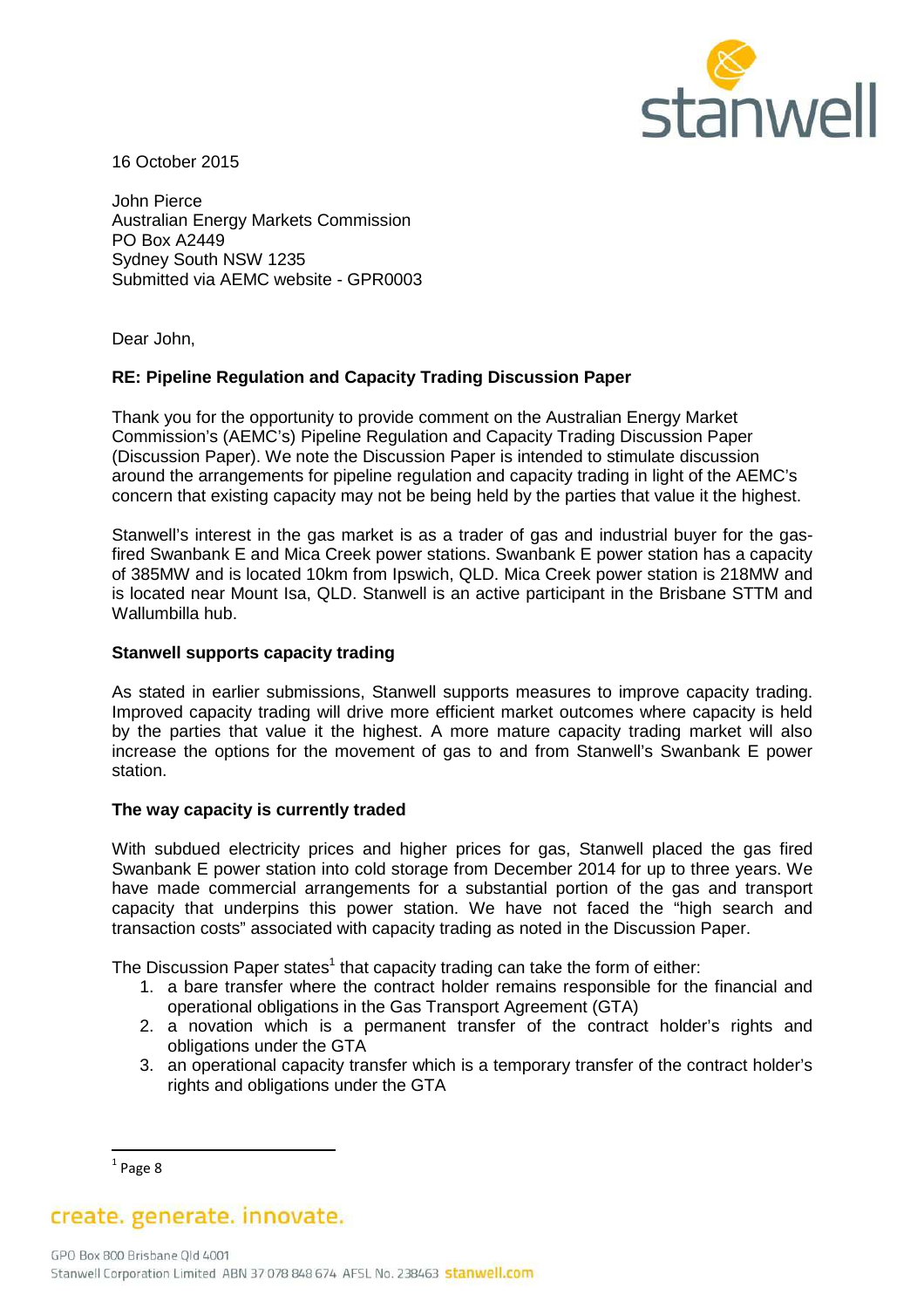In Stanwell's experience capacity trading can also effectively occur by two additional methods

- 4. A locational swap the exchange of gas at one location for the equivalent amount of gas at another location. Gas swaps are widely used in lieu of capacity trading and have been utilised by GLNG and APLNG in order to minimise gas movements and operational costs between their LNG facilities<sup>2</sup>.
- 5. In-pipe trading APA offers an in-pipe trade service where shippers can nominate to deliver or receipt gas at a non location-specific 'virtual' delivery/receipt point within the pipeline. From the shippers' point of view, this service negates the need to acquire capacity between the buyer and seller's location.

Of the five methods to trade capacity above, Stanwell has used locational swaps and in-pipe trading to reduce the cost of the firm capacity that is temporarily unused under our GTA. Stanwell prefers these approaches to capacity trading as they allow us to:

- negotiate flexible and commercial short term arrangements with counterparties
- retain our underlying firm transport capacity;
- manage the potential costs and risks associated with the transport contract (e.g. storage, imbalances etc)

## **Caution on some proposals**

While Stanwell supports measures to improve capacity trading, the initiatives proposed must be appropriate considering:

- 1. Property rights Stanwell does not support measures that encroach on the value or rights of existing GTAs without adequate compensation. GTAs are long term investments which in many cases have funded pipeline expansions. These contracts have been entered into in good faith by both the pipeline owner and shipper.
- 2. The number of participants and concentration of the market While the AEMC must be forward looking, the current number of participants and the concentration of the market may mean that liquid capacity trading markets may take many years to eventuate.
- 3. The incentive for network expansion AEMO's 2012 catalogue of existing Wallumbilla infrastructure<sup>3</sup> reveals numerous examples of participants facilitating the construction of gas network infrastructure in exchange for long term agreements. Stanwell is concerned that development activity may be stifled under some of the approaches in the Discussion Paper.

 $\overline{\phantom{0}}$ 

<sup>&</sup>lt;sup>2</sup> http://www.platts.com/latest-news/natural-gas/sydney/santos-origin-to-cooperate-on-gas-swaps-pipelines-27558368

 $^3$  AEMO, Gas Supply Hub - Cost and Scoping Report, May 2012, http://www.scer.gov.au/files/2012/06/Gas-Supply-Hub-Cost-and-Scoping-Report-Final-for-SCER.pdf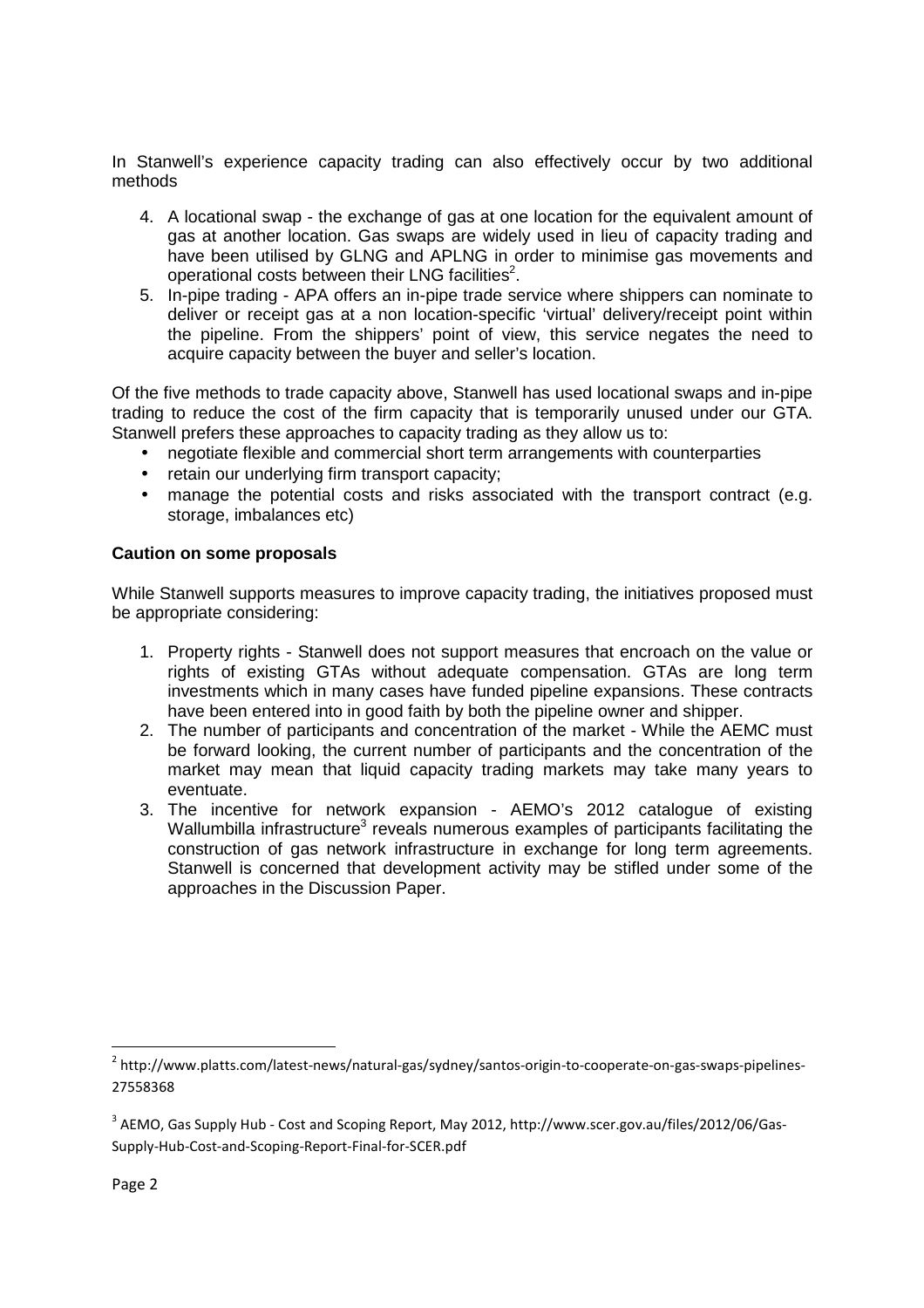# **Feedback on Approach A - Facilitate trading between parties**

## Standardisation of capacity rights

Stanwell has negotiated a bespoke GTA with terms and conditions designed to meet our need to operate the Swanbank power station in a flexible manner. However we believe that the proposal to introduce some element of standardisation to capacity rights has some merit. A fungible product could increase liquidity and transparency and could reduce transaction costs.

The standardisation could take various forms, such as standardisation of a short term product only. Alternatively, standardisation could be on only certain terms and conditions with shippers able to enter additional contract/s with the pipeline owner for bespoke requirements. The latter approach appears to be how the United States (US) regulator has dealt with the change from bespoke to standard transport agreements<sup>4</sup>.

The proposal to standardise capacity rights should apply between pipeline owners and shippers as well as between two shippers.

Regulations requiring the standardisation of contracts should apply to new GTAs only. Shippers holding existing GTAs would have an incentive to novate their GTAs into standard agreements in order to facilitate trading however should not be obliged to do so if this decreases the value of their existing GTA. In addition, the standardisation and trading of contracts would provide a basis for the comparison and valuation of existing bespoke GTAs. The proposal could also include the ability for shippers to segment their existing GTAs in order to allow for the sale of only a component of their GTA (such as only a segment of the pipe or only a portion of the capacity or only a certain service).

Standardisation could be achieved by regulation. Alternatively the industry could work together through a body such as the Australian Financial Markets Association (AFMA) in order to develop a standard contract. This has worked successfully for the development of an electricity forward carbon clause as well as the environmental product contract.

## Pipeline owners required to offer spare firm capacity in a transparent, open process

Stanwell considers this proposal to be unnecessary. The pool of prospective buyers is too small to support an auction, open season or other process. In addition, this proposal splits the market between pipeline owner firm capacity and shipper firm capacity. Pipelines should list their capacity, and compete with other sellers, through the same exchange-based trading platform.

## Information about available capacity and trades to be published through a bulletin board

With standard contracts in place, additional information publication will facilitate further trading. This includes publication of price, duration, location and standard terms and conditions. It could also include the names of the parties involved. It should be published in near real-time in order to best inform the market.

l

 $<sup>4</sup>$  Makholm J.D, The political economy of pipelines, page 142</sup>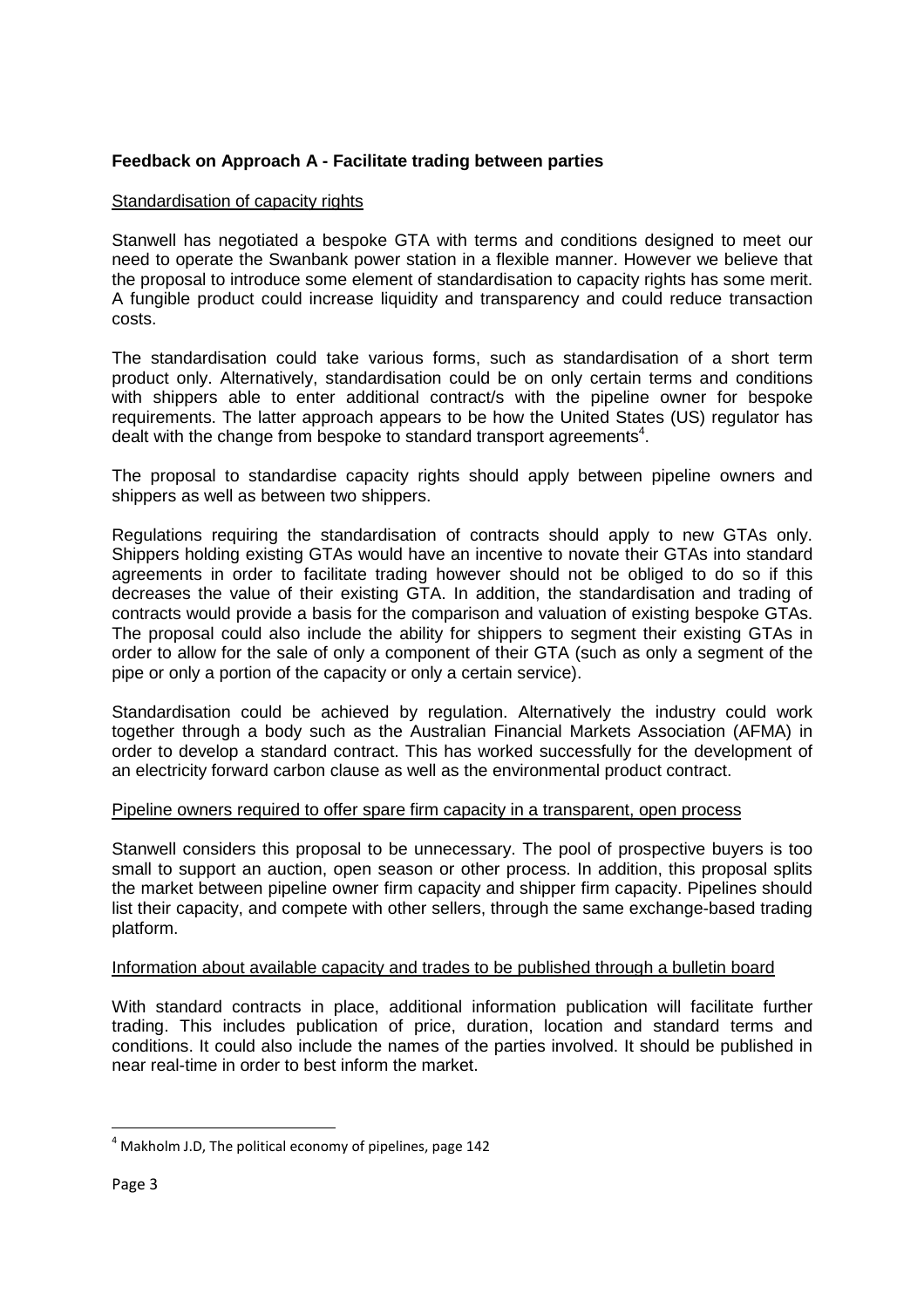However, in attempting to negotiate a capacity trade with another participant, the information that is most relevant is

- 1. How much capacity does the participant have
- 2. How much aren't they using

It is unclear whether the information published in this proposal would answer these questions.

### Voluntary surrender of capacity mechanism

Stanwell does not support this proposal. The regulations required to ensure that the resale of a participant's unwanted capacity are conducted in a timely and fair manner would outweigh the benefit of the proposal. The proposal would also split the market for capacity between the pipeline's voluntary surrender mechanism and the rest of the capacity market. Stanwell understands that participants can already negotiate directly with the pipeline owner to cancel unused capacity.

## **Approach B**

Compulsory acquisition of capacity through 'oversell and buyback', 'firm day-ahead use-it-orlose-it', 'long-term use-it-or-lose-it'

Stanwell does not support these initiatives as:

- They are a fundamental change to the way the market currently operates and appears to be complex and costly to implement.
- They are a significant incursion on existing property rights on contracts which have been used to underwrite sunk investments.
- They create a free-rider problem where prospective shippers have little incentive to enter into long term gas transport agreements. This has flow on effects for network investment.
- The initiatives appear to encourage a capacity holder to sell their capacity before it is compulsorily removed. However, it is unclear why a buyer would buy capacity before it can be obtained (possibly cheaper) through the compulsory mechanism.
- Implementation would create an additional regulatory burden.
- It is unclear how Stanwell could flexibly operate the Swanbank E power station with Stanwell's reserve capacity taken away on a daily basis. Stanwell's operation of the Swanbank E power station relies on our ability to change the generation profile during the gas day depending on electricity market conditions. This changes our profile of gas and capacity usage, possibly using more capacity than expected at the time of day-ahead nominations.
- The European Union gas market, where these types of initiatives have come from, is very different to our own. These initiatives may have been implemented to fix problems with European market design which are not applicable to the east coast gas market. Stanwell's last submission highlighted the deficiencies in the design of the European gas market.

#### Prohibit contractual provisions in GTAs which limit capacity trading by pipeline owners

This is a sensible initiative which should serve to reduce the barriers to capacity trading. This provision should apply to any new GTAs.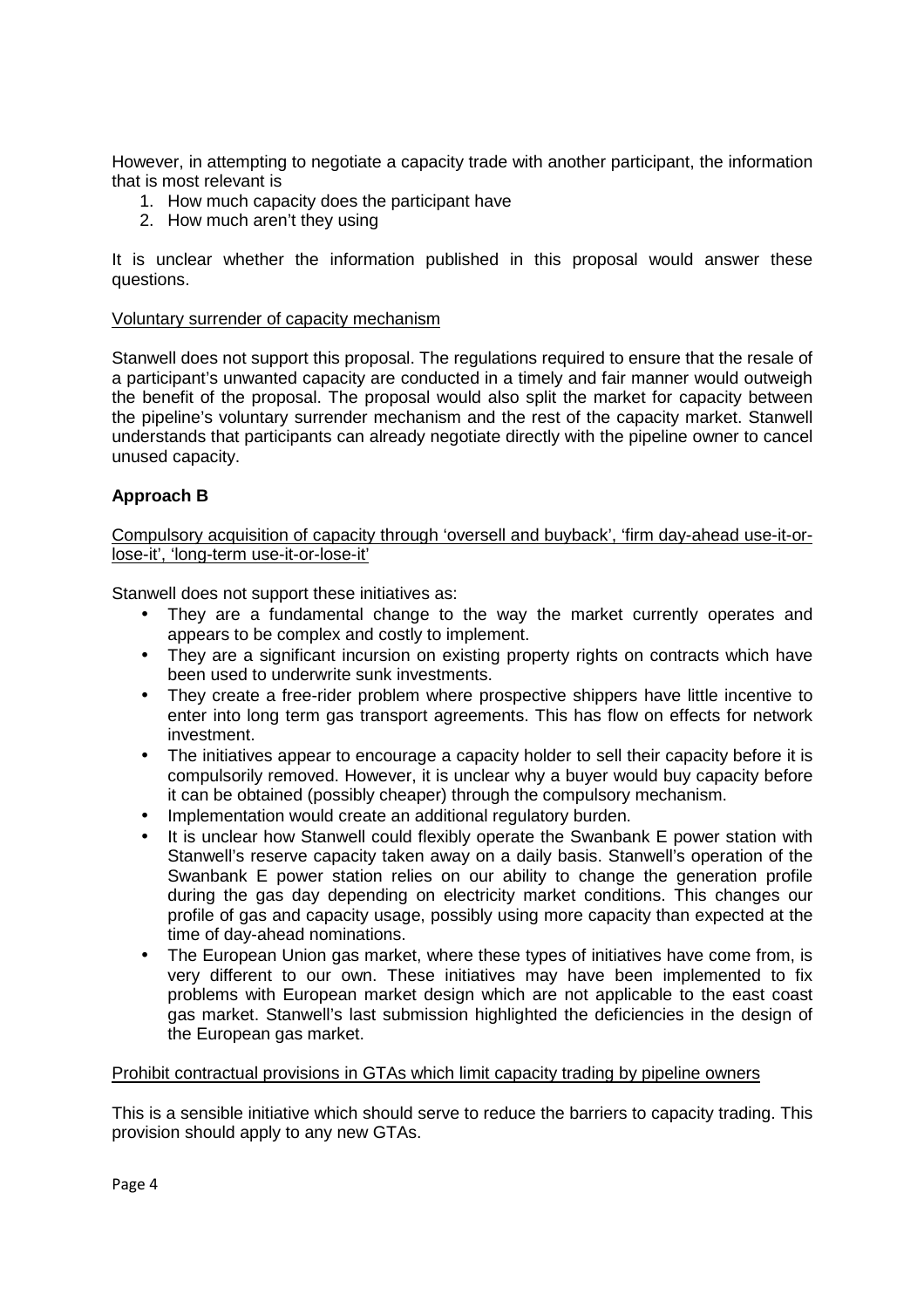### Reserving firm capacity to be traded in the short term

This proposal is likely to lead to foundation shippers being over charged for transport in order to subsidise the pipeline's reserve capacity. The pipeline owner is already free to over build facilities for reasons of economies of scale or to meet the needs of future shippers. This should remain a commercial decision by the pipeline owner rather than a mandatory arrangement.

## **Approach C**

### Changes to economic regulation of pipelines

Changes to the economic regulation of pipelines are designed to reduce the market power of pipelines in the provision of capacity. This may be unnecessary because if measures to increase capacity trading are successful, then shippers will act as competitors to the pipeline owner for secondary capacity sales. This could have a limiting effect on the pipelines' monopoly power without the need for further regulation.

If further regulation is required, Stanwell's preference is that it should be done on an 'incremental pricing' basis as currently applies in the United States. This means that pipeline companies must segregate the costs of new construction for the purpose of calculating distinct regulated charges for the new capacity<sup>5</sup>. This prevents the pipeline from subsidising the expansion from existing funds in order to inhibit competition in pipeline development.

#### Prohibit contractual provisions in GTAs which limit capacity trading by shippers

This is a sensible initiative which should serve to reduce the barriers to capacity trading. Consistent with our views above, this should apply to any new GTAs.

We note the measures the US regulator has taken to remove the barriers for capacity trading by shippers have included<sup>6</sup>:

- Eliminating scheduling disadvantages for released capacity relative to pipeline controlled capacity
- Allowing shippers to segment their capacity in order to keep some and sell the rest
- Revised imbalance and penalty provisions limiting penalties to only those cases which are needed to protect system reliability
- Evidence that any operational restrictions on a shipper's use of their capacity is necessary for safe and reliable system operation

Stanwell considers that some or all of these could be examined with respect to new GTAs in the east coast gas market.

 $\overline{\phantom{0}}$ 

<sup>&</sup>lt;sup>5</sup> Makholm J.D, The political economy of pipelines, page 145

 $^6$  Makholm J.D, The political economy of pipelines, page 143